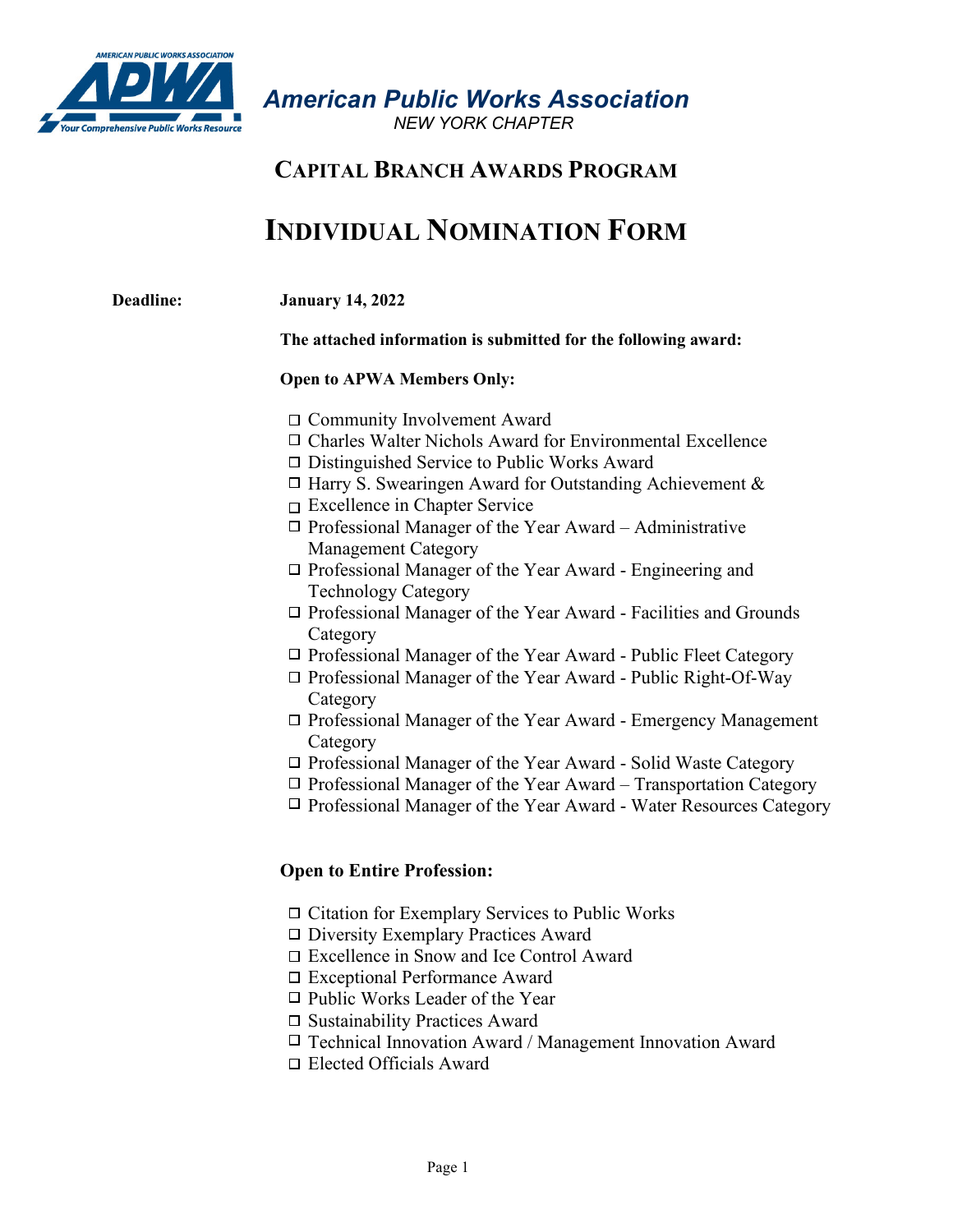

*American Public Works Association* 

 *NEW YORK CHAPTER*

### **Candidate:**

| Name                | Title                     |          |
|---------------------|---------------------------|----------|
| Agency/Organization |                           |          |
| Address             |                           |          |
| City                | State                     | Zip Code |
| Phone               | Fax                       |          |
| E-mail              |                           |          |
| Nominator:          |                           |          |
| Name                | Title                     |          |
| Agency/Organization |                           |          |
| Address             |                           |          |
| City                | State                     | Zip Code |
| Phone               | $\ensuremath{\text{Fax}}$ |          |
| E-mail              |                           |          |

#### **Open to APWA Members Only:**

**Community Involvement Award –** This award is to recognize public works leaders who are also leaders in their community, to encourage public works professionals to become active leaders in their community, and to ensure public trust in public works professionals through recognition of outstanding community leadership.

**Charles Walter Nichols Award for Environmental Excellence** – Established in 1951 to recognize outstanding and meritorious achievement in the environmental fields in its broadest sense. This may include, but is not limited to; street sanitation, refuse collection, disposal and recycling, sewers and sewage treatment, and water supply and treatment.

**Distinguished Service to Public Works Award** – Established in 1935, this honor is intended to indicate to the greatest possible extent APWA's esteem, respect, and regard. This award is regarded as the highest honor that APWA can bestow.

**Harry S. Swearingen Award for Outstanding Achievement and Excellence in Chapter Service** – This award is presented to a worthy individual to commemorate valuable and dedicated service to the Association as a member at the Branch level.

**Professional Manager of the Year** – Professional Manager of the Year recognizes outstanding achievement in one or more of the following areas:

- Administration management within the Public Works Department;
- Outstanding career service achievements of engineering and technology professionals;
- Outstanding career service achievements of facilities and grounds professionals;
- Outstanding career service achievements of public fleet management professionals;
- Outstanding career service achievements of public right-of-way professionals;
- Outstanding career service achievements of public works emergency management professionals;